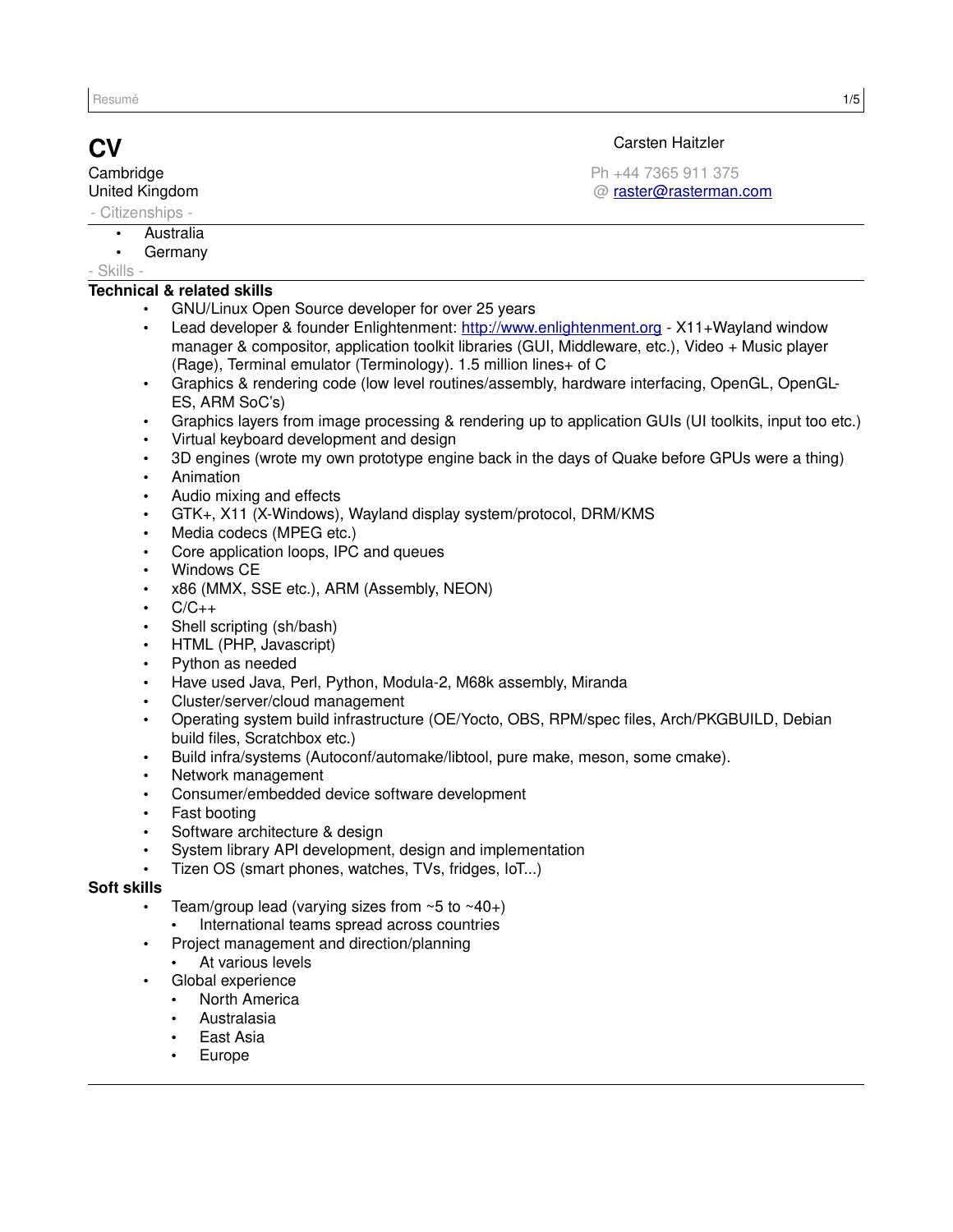#### - Education -

# **University**

UNSW, Sydney NSW, Australia

Bachelor of Science, Computer Science (began as computer engineering).

# - Experience -

# **ARM - Technical Director - ~3y (Cambridge, UK)**

Client side technology tracking (Android, Chrome OS, Tizen, Fuchsia and other client related technologies), GPU drivers, cross-group influencing and strategy + advice, architecture focus investigation, vendor/supplier project and contract management, Linux kernel (DPU display driver maintenance, fixing, hardware bring-up), OSS GPU driver (kernel and userspace debugging and fixes), CPU profiling (perf, coresight).

Joined Arm as Tizen was now mature and I really believed Arm has a lot of opportunity to grow and influence much of the world of computing. Certainly exciting opportunities.

My role at Arm has been more of a cross-functional position to focus on client space (any Arm device with a screen) and ensuring our technology works best for what is needed there in the open source space. This has been a combination of some specific focused technology stack investigations, tracking, fixes and helping filling some skills gaps to formulating strategies and necessary directions that need to be taken to serve customers now and in the future. This involves writing up analysis of specific technology and reasons for changes as well as finding ways of convincing other groups outside the OSS (Open Source Software) group to work with us or consider alternate paths. This involves examination of new CPU architecture features still in design and analyzing their usefulness or the impacts they will have on the software ecosystem. Still keeping hands dirty as part of my job with code in the lower and middleware areas of the Linux/OSS stack sending patches upstream to Linux kernel, Mesa, libdrm.

# **Samsung Electronics - Master Engineer (VP equivalent) - ~8y (South Korea HQ)**

Mobile, Smart TVs, Wearables – OS, Applications, Graphics (LiMo, SLP, Tizen). Samsung Gear watches, NX Digital Cameras, All Samsung Smart TV models since ~2015, Samsung Z1, Z2, Z3, Z4 smartphones (100s of millions of devices). Worked with teams on the product side to support them, add features, optimize, guide teams to fulfill these tasks make releases, act as Graphics Architect for Tizen.

Hired into Korea from my position as Consultant in Sydney.

Led the Graphics and UI teams (mixed between R&D members across various foreign business units in the US and Europe as well as local Korean teams with their line managers). Lots of input on the overall direction of the Tizen operating system as it evolved from X1 to SLP then Tizen over the years. Provided advice on architecture and how we should adapt our OS efforts to be more open and easier to work with for developers as well as how to conform to Open Source licensing requirements. Directed an improvement in software packaging and ecosystem integration from a small "Embedded OS" to a larger full featured one first built on Debian packages then RPM. Oversaw and participated in changes in display system from X11 to Wayland (I designed and wrote the majority of the code in this stack including the Window Manager, Compositor, UI widget set/toolkit, rendering code - software and OpenGL/OpenGL-ES, shaders, canvas scene graph was designed and built by me over years as well as the majority of core widgets, theme subsystem design and implementation). Low level display (framebuffer fbcon, DRM/KMS), display systems (X11, Wayland). Other relevant middleware such as networking wrapper layers, IPC/protocols and wrappers (D-Bus, custom point to point IPC etc.), main application core loop, thread and other handling, fast job queues, debugging infrastructure, fast compressed data structure encoder/decoders for configuration, data storage etc. image codecs (saving, loading/decoding), optimized partial decode of JPEGs, audio control and playback, physics engine front ends (bullet), object infrastructure and multi-language binding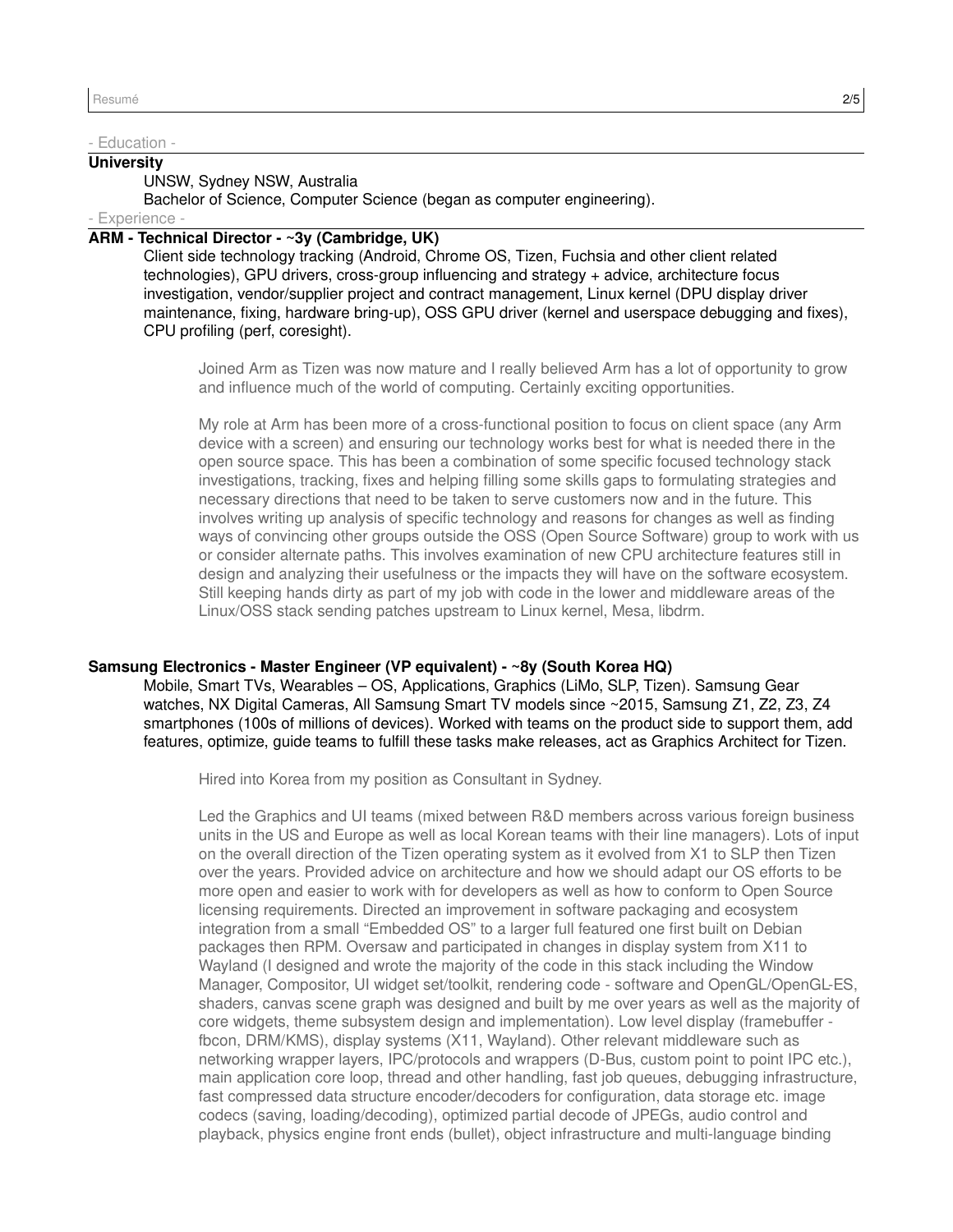generation, async I/O front end and notifications, file management (file managers), input methods (CJK etc.), font rendering (freetype) and complex text layout, other generic input handling (touch, keyboard, mouse etc.), video codec playback infrastructure and handling frontends (GStreamer, Xine, VLC wrappers), web browser glue between UI toolkit and Chromium/Blink.

Evaluated performance of engineers and discussed their goals, liaised with overseas business units on hiring and retention of engineering talent and budgets, wrote up strategy documentation, project plans and status presentations, strategy and meetings with executives etc.

#### **Independent consultant - ~2y (Sydney)**

Mobile touchscreen UI toolkit development for Swisscom, Switzerland mobile R&D, mobile touchscreen toolkit tuning, expansion, development and consulting for Samsung Mobile Platform Labs, South Korea, Graphics architecture consulting for Venray technologies, Texas, USA for new Chip architecture.

I ran my own independent consulting business for 2 years with various clients, the majority of the work being for Samsung in Korea (remotely). I implemented specific solutions for their new X1 OS (a variant of LiMo) such as specific acceleration for rendering (OpenGL-ES specifically as opposed to full OpenGL), various widgets and other display related technology and education/seminars on Linux, ecosystem, OSS, Canvas/scene graph display technology (pioneered this since 2001), gave advice on technology direction etc. and was finally hired fulltime and moved to Seoul/Suwon. I also worked on Mobile related technologies for Swiss Telecom, and Venray (NDAs).

### **Openmoko - Graphics Architect - ~1y (Tapei, Taiwan)**

Lead all things graphics, from driver to UI toolkits. Optimize, consult on new SoC's to be used, interface to international team spread across 5 continents. Worked with OpenEmbedded (Yocto) and built OS for smartphones.

Was enticed out of the investment banking world by the coolness of building a Linux phone (before Android was a thing). I actually had been pushing the idea of Linux phones since 2000 with my trusty ipaq3660 as my example with a Linux build and my own Open Source GUI stack on top, but most vendors didn't want to hear about it (never can be done – Linux is not power efficient, no one wants it, Tron is the future, Symbian the only way etc. etc.). Openmoko had a prototype with a fairly rough and horrible user experience. I was hired to improve that and make it more optimized, nicer to use. We shipped the phone ultimately after much effort and some interesting problems, but the company switched direction due to the rising competition from Google and Android (moved to doing a low-end wikipedia-on-a-device like an electronic dictionary). I directed what people should be doing as well as took in UI design ideas and implemented many of them or liaised on changing them. Did one month on/off in Taipei and Sydney.

#### **Morgan Stanley Japan - UNIX Systems Architect - ~1y (Tokyo, Japan)**

Responsible for ensuring the UNIX operations team and application teams work together in the smooth running of the trading systems. Identifying problems and rectifying them, organizing training, network security, statistics monitoring, mentoring and training/education.

I have always maintained a keen interest in business, finance and investment (brought up from a young age with discussions about the economy and such matters over breakfast because father was an economist by training and company general manager). I still manage my own investment portfolio to this date and keep tabs on what companies to invest in for growth etc. - thus investment banking seems to address that side of my interests. I was one of 4 global regional system architecture (I was responsible for Tokyo, others for Hong Kong, New York and London). I educated our support teams in how Linux worked under the hood, how best to support, manage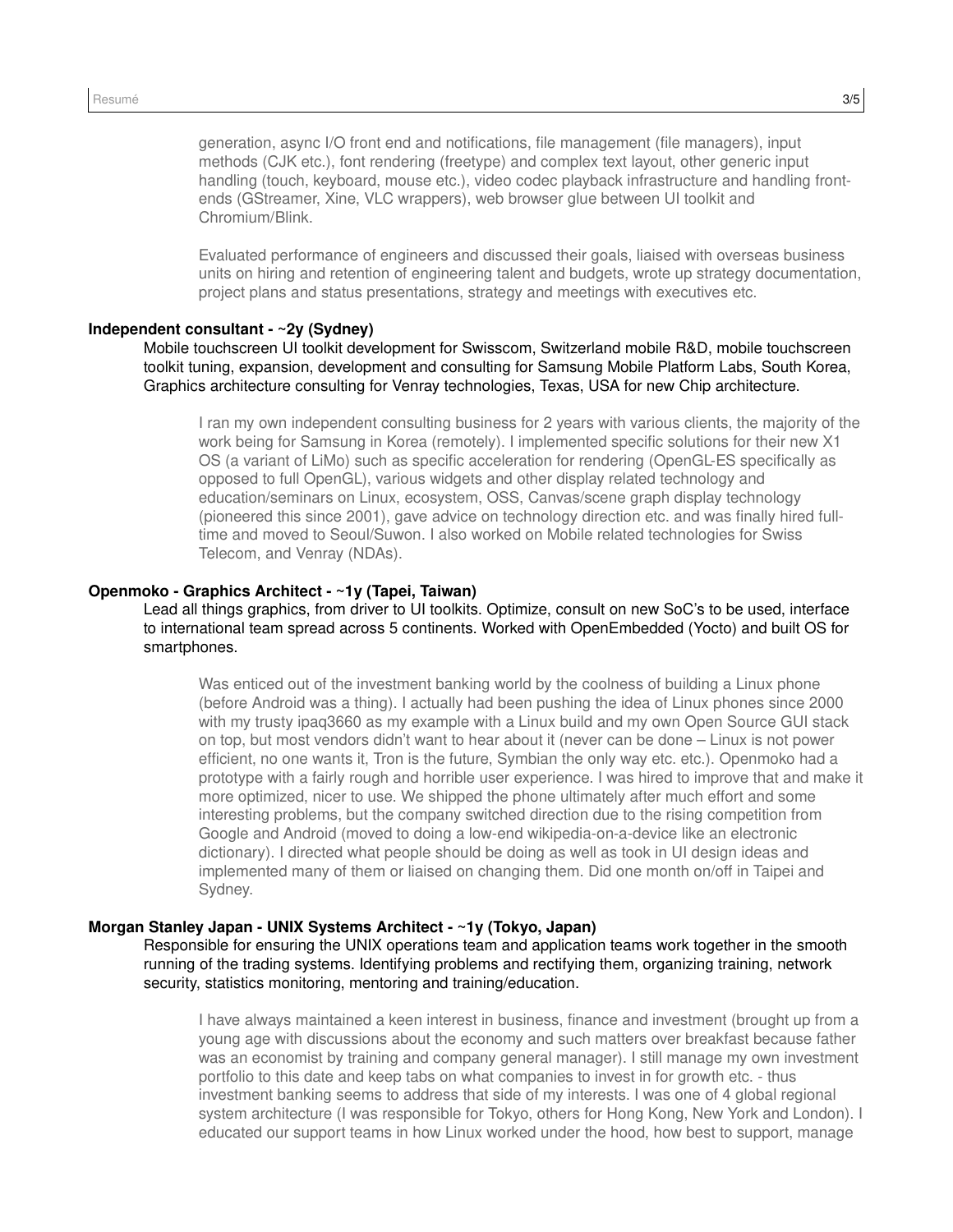and monitor our Linux based trading infrastructure, our fail-over infra (both within-region and cross-region), global filesystem (AFS), optimization and other system maintenance utilities (mostly a combination of Perl, Makefiles, C/C++ and Shell), dealt with outages and crisis management when needed.

# **VA Linux Systems Japan - Engineer - ~2.5y (Tokyo, Japan)**

Responsibilities included OpenLDAP code maintenance, patching, custom modification porting between versions and support/design. Created custom Debian Linux distribution image making tools to help build Install CD's for clients. Maintained packages, modifying installer, testing and debugging.

Moved to Japan to pursue interests in being closer to the embedded/low level electronics part of the business after my time at Fluffy Spider was pretty much centered around this.

### **Fluffy Spider Technologies - Team Lead/Project Manager - ~2y (Sydney, Australia)**

Started as contractor, then project management, being team leader. Fluffy Spider Technologies (FST) worked on contract software development. Primary focus was embedded device OS & User Interface design, implementation and improvement. Projects completed: Linux based PDA OS environment (developing a custom window manager, task manager and application manager and launching system, modifying widget sets (GTK+) to customize the look and feel. Windows CE based PDA project (replacing the windows shell, porting software to Windows CE), Set-top box/PVR software stack, Responsibilities included project planning, work assignment, software design, project analysis and status tracking.

This role was somewhat of an unplanned surprise. The dot-com bubble bust hit and VA Linux let go of most of the company and eventually diminished into a small web-site property owner. I had relocated back to Sydney from Silicon Valley about 6 months before this to become part of VA's growing Australian engineering group. When everything collapsed, I found via the grape vine that some small company in Sydney needed help with some GTK+ UI work for some web tablet prototype (unusual for this to be in Australia). It turned out to be a prototype for Toshiba that never made it to product. I was called to fix their UI looks and theme system (which I wrote originally for GTK when at RedHat). I started on a contract for 2 weeks just to fix things and was then asked to join full-time ASAP. Wrote various tablet UI applications for the product, then worked on future products for various customers who came to Fluffy Spider for their expertise. Unfortunately so many of them were canceled due to various external reasons causing some frustration of not being able to ship work I was very proud of and actually far exceeded anything our customer internal teams could do. I ended up team lead, handling project timelines, deadlines, customer reports, technical task assignment and direction and only left because my interests wanted to expand in this region where being at FST I would be unable to pursue that.

#### **VA Linux Systems - Senior Software Engineer - ~2y (Silicon Valley, California, USA)**

Senior Software Engineer in VA Linux Systems Software Engineering Department. Worked on assorted projects for open source, Cluster management software, server management software, Xfree86, Enlightenment, OpenGL, & more. Core member of Engineering during period of massive growth where the company (went from 50 to 600 employees).

Was enticed out of North Carolina to California by VA Linux who combined making both hardware and software. Worked on improving the state of Desktop GUI looks, performance and technology. Wrote the very first GPU accelerated 2D UI library/system (scene graph) while there. This morphed into later on becoming what Samsung would ship on 100's of millions of devices. Helped improve our workstations and the user experience as well as our server cluster management tooling. Massive grown spurt like many companies at the time and lived through the growing pains as well as then the dot-com-bubble bust pains.

# **Red Hat Software - Software Engineer - ~1.5y (Raleigh, North Carolina, USA)**

Developer in charge of designing, implementing and supporting several programming projects (all GUI